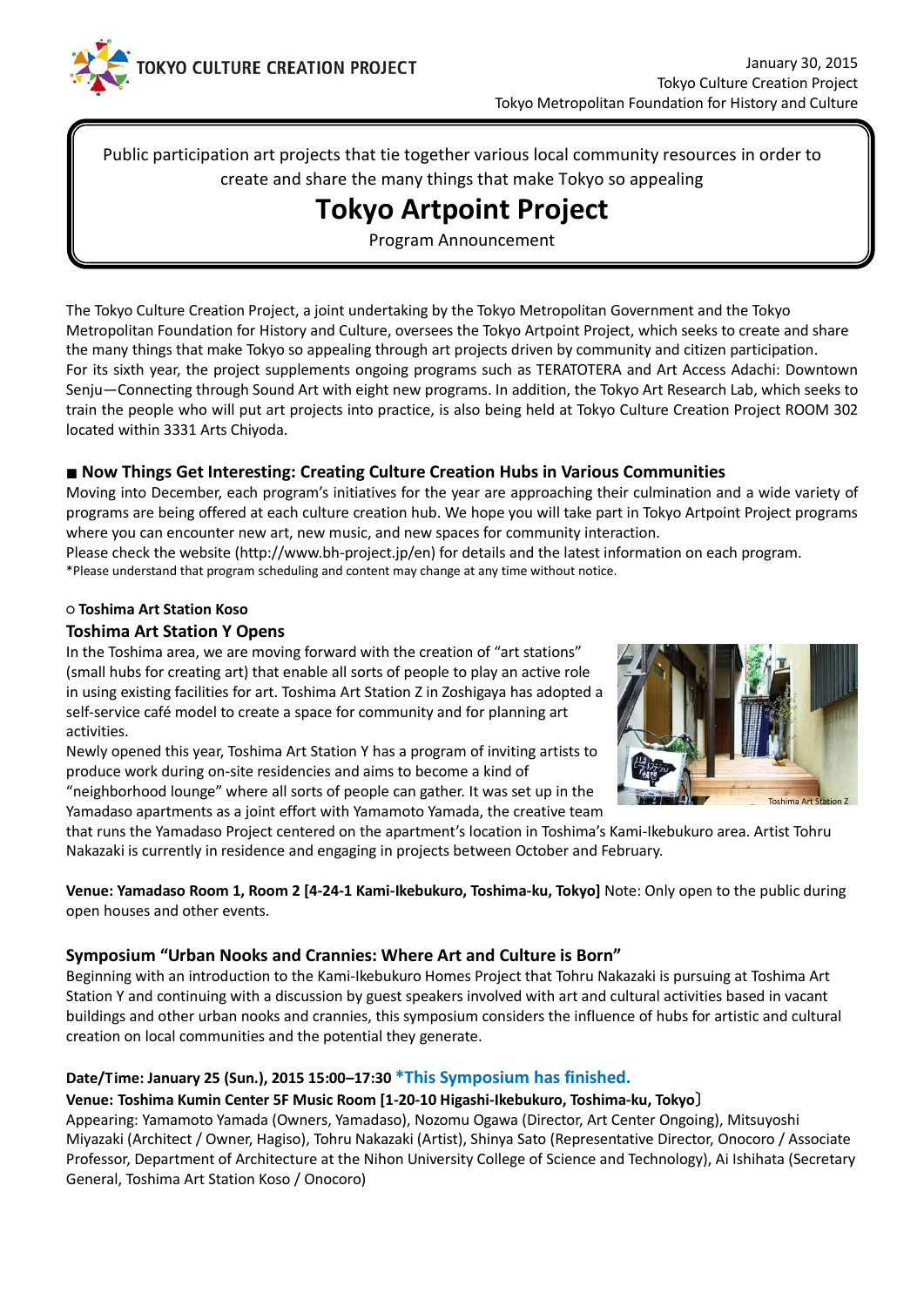#### ○ **Art Access Adachi: Downtown Senju—Connecting through Sound Art Immigration Museum TOKYO**

Seeking to create new bonds of communication through art in the Senju area of Adachi, this project teams up with local community members to offer a vaiety of programs centered on the common theme of "sound."

The Immigration Museum TOKYO is a project, which introduces and shares different cultures rooted in the lives of non-Japanese residents through the contemporary art medium: a locally-centered project led by artist Shigeaki Iwai. Foreign residents and other citizens who have applied to take part engage in artistic production on at theme they have determined through mutual discussion, then exhibit the process and results. You are sure to enjoy hearing about the little discomforts and surprises of everyday life that the foreigners describe.

**● Performance & Talk Event Date/Time: February 11 (Wed.), 2015 (Time TBD) Venue: Umeda Church [7-19-22 Umeda, Adachi-ku, Tokyo]**

#### **● Exhibition**

**Date/Time: February 14 (Sat.)–15 (Sun.), 2015 (Time TBD) Venue: Studio Hinode Apartment #103 [Hinode Apartment Building 1, 27 Hinode-cho, Adachi-ku]**

# ○ **Tokyo Diversion Research** New Project This Year

# **Tokyo Diversion Conference: Diversity, Boundaries, and Expression**

Through surveys, research, and dialogue, this project pursues diversions as a "survival technique" for dealing with various issues related to social diversity and boundaries. For this year, the project's activities will center on two programs: dialogue-based practical research called "Moyamoya Fieldwork" and a series of case study-based talks called "In Search of Diversions."

Disability, care, work, residence, gender and sexuality, nationality—what is revealed when we take another look at society and issues such as these from the standpoint of

diversity and boundaries? The Tokyo Diversion Conference will present a report on activities over the past year and an opportunity to think together about what can be learned from the experiences of panelists involved with spaces for various types of dialogue and expression.

# **Date/Time: January 17 (Sat.), 2015 14:00–17:00 \*This conference has finished.**

#### **Venue: 3331 Arts Chiyoda 1F Community Space [6-11-14 Sotokanda, Chiyoda-ku, Tokyo]**

Appearing: Toru Koyamada (Artist / Professor, Kyoto City University of Arts), Kaori Sakagami (Documentary Filmmaker / Representative, NPO Out of Frame), Reiji Suzuki (Director, Kapukapu Community Workshop / Theatre Critic), Yuichiro Nagatsu (Representative Director, NPO Institute for Dialogue and Expression Related to Diversity and Boundaries)

○ **Art Bridge Institute** New Project This Year

# **Bridge Talk: Bridge-Building Series**

The Art Bridge Institute, led by Tama Art University professor Chihiro Minato and with a membership that includes artist Yoshiaki Kaihatsu and others who have been involved on the ground in all sorts of art projects, engages in the research and practice of art projects that bring people together by serving as bridges between different fields and initiatives. Between November and February, a four-part "Bridge-Building Series" of "Bridge Talks" invites the leaders of art projects in various fields to talk about their experiences.

#### **Bridge-Building Series 3: Plus Arts \*This talk event has finished.**

# **Date/Time: January 28 (Wed.), 2015 19:00–20:30 (Open 18**:**30)**

**Venue: Tokyo Culture Creation Project ROOM 302 [6-11-14 Sotokanda, Chiyoda-ku, Tokyo]** Appearing: Hirokazu Nagata (Chair, NPO Plus Arts / Deputy Director, KIITO Design and Creative Center Kobe), Chihiro

Minato (Photographer / Writer / Representative, Art Bridge Institute)

#### **Bridge-Building Series 4: EAST ASIA**

**Date/Time: Februray 3 (Tue.), 2015 19:00–20:30 (Open 18**:**30)**

#### **Venue: Tokyo Culture Creation Project ROOM 302 [6-11-14 Sotokanda, Chiyoda-ku, Tokyo]**

Appearing: Kenichiro Egami (Independent researcher / Photographer), Chihiro Minato (Photographer / Writer / Representative, Art Bridge Institute)



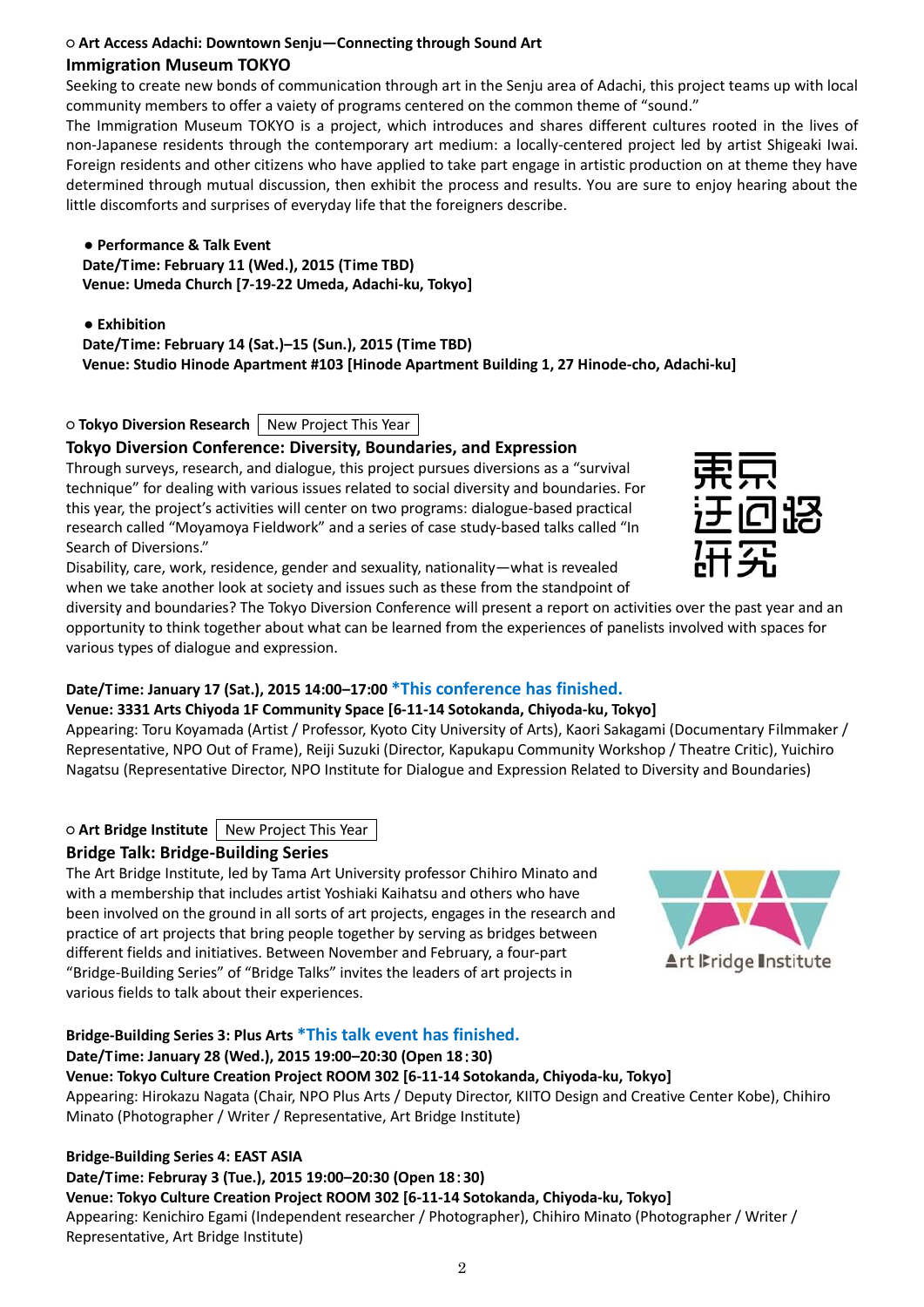# ○ **Topping East** New Project This Year

#### **Hokusai Sound Expo**

Topping East is a participatory art project that seeks to show and spread the word that you can make music on the street, working in collaboration with musicians and artists in the old downtown parts of Tokyo where tourism is well developed.

The Hokusai Sound Expo is based in the Sumida area, known as the birthplace of the great ukiyoe artist Katsushika Hokusai, and operates a program that brings children in contact with beautiful instruments from around the world given them

an opportunity to learn about their cultural background as well as to practice and perform with them. Three teams of elementary school-age children have been formed to practice playing steel drums, making barong and gamelan, and Japanese Gidayuu and Kodan.

### **Date/Time: February 8 (Sun.), 2015**

**Venue: Honjo Chiiki Plaza Big Ship [1-13-4 Honjo, Sumida-ku, Tokyo]**

### **Ei Wada "Electronicos Fantasticos!"**

Ei Wada has created performances and exhibitions that use old electronic devices such as cathode-ray tube televisions and open-reel tape recorders that are controlled by computer. In this program, he gets the people of Tokyo involved as he creates new instruments that he combines in ensembles and orchestras for performances in his distinctive style. The program begins with the production—open to the public—of work during a residency. Wada will explore the city, gathering materials that interest him and talking to the people he meets, gradually creating new instruments that have yet to be revealed.

**Open: Saturdays and Sundays through February 14 (Sat.)–March 1 (Sun.), 2015 Venue: Topping East [2-10-7 Honjo, Sumida-ku, Tokyo**〕

#### ○ **TERATOTERA**

#### **TERATOTERA Festival**

This locally-grounded art project focuses on the Suginami, Musashino, and Tama neighborhoods centered between the JR Chuo Line's Koenji and Kokubunji stations. TERATOTERA's theme for this year is "Encounter"(the things people happen upon and meet by chance). This winter, the TERATOTERA Festival will unite artists to create captivating works by responding flexibly to their circumstances and chance encounters. The program includes a colorful variety of events in a range of genres spanning art exhibitions, live music, performances, and film screenings.

#### **Dates: February 20 (Fri.)–22 (Sun.), 2015**

**Venue: Musashino Entertainment Theater (Small Hall and Small Theater) [1-15-10 Nakacho, Musashino City, Tokyo] and locations around the north exit of Mitaka Station**

Artists Expected to Participate:

Art Exhibitions: Taro Izumi, Yuji Ohta, Kyoko Idetsu, Tetsushi Higashino, Atsushi Yamamoto, Masahiro Wada Film Screenings: Taro Izumi, Kenji Ide, Hiroyuki Oki, Takuro Kotaka, Keisuke Sagiyama, Yusuke Shibata, Hikaru Suzuki, Maiko Jinushi, Atsushi Yamamoto, Masahiro Wada Live Music: Jim O'Rourke, Koichi Makigami Performances: Yubiwa Hotel

#### ○ **Koganei Artfull Action!**

# **Community Project Structure Seminar: Potential Mechanisms for Creating Ties between People Through Art Projects**

Operating in Koganei City, this project aims to inspire regular citizens to pursue spiritually rich ways of life through encounters with art. Community art projects have really taken off in recent years and it is easy enough to learn about them in general terms though Internet research and the like but it is important to understand how such projects were initiated and how they are structured, and learning more about their context can be very instructive. This seminar



TERATOTERA祭! Encounter-邂逅 2月20日金-22日间 JR三鷹駅北口 周辺施設

COU



Photo: Kosuke Mori